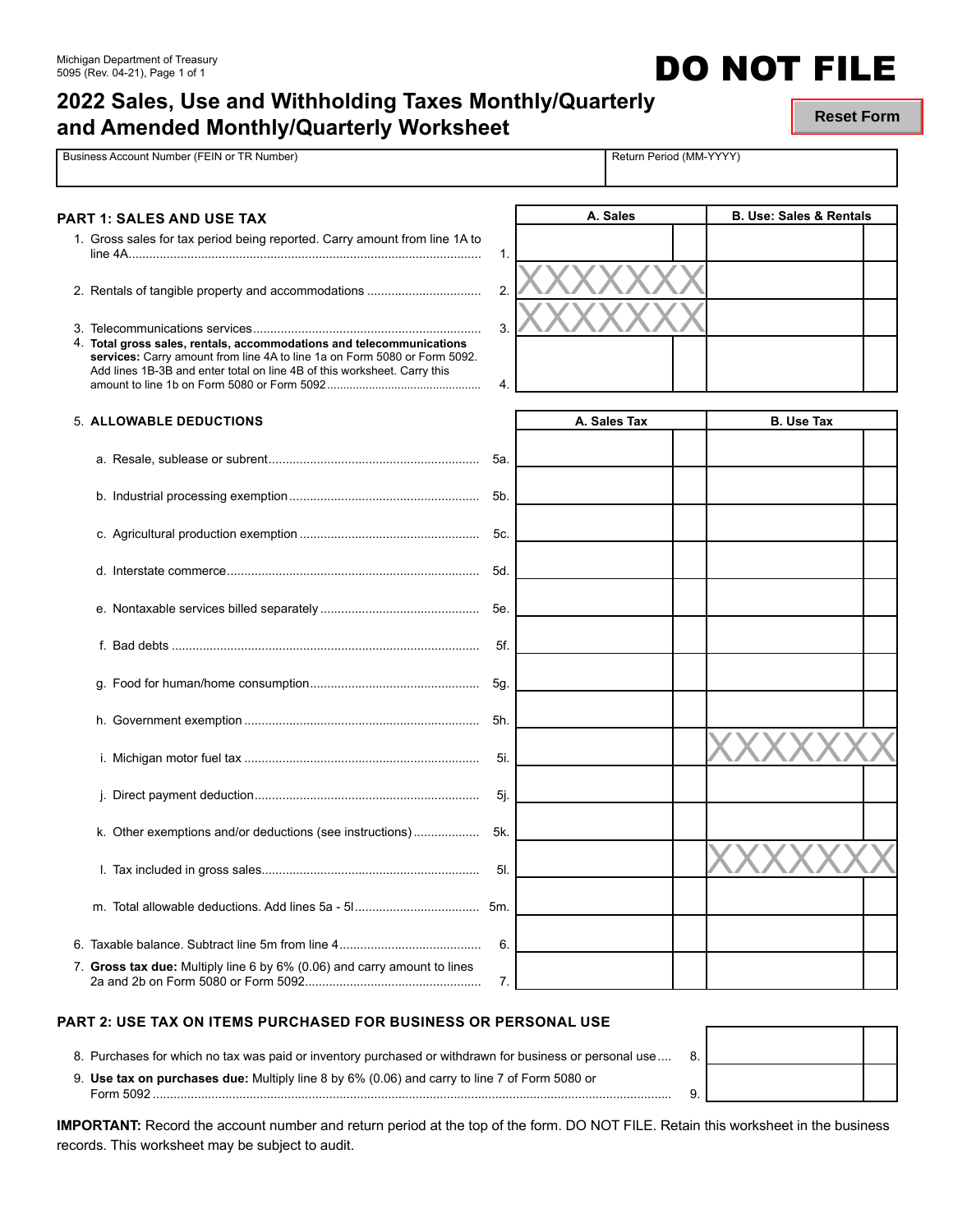## **Instructions for** *2022 Sales, Use and Withholding Taxes Monthly/Quarterly and Amended Monthly/Quarterly Worksheet* **(Form 5095)**

For information about determining whether a person has nexus with Michigan, see Revenue Administrative **Line 2B: USE TAX - Rentals of Tangible Personal**  Bulletins (RABs) 19[99-1, 2015-22, and 2018-16. Also v](www.michigan.gov/remotesellers)isit **Property and Accommodations.**<br> **www.michigan.gov/remotesellers** for guidance for remote

Tax Included in Gross Sales Method ("TIGS method"):<br>
Michigan sales tax (and use tax reported in this section,<br>
if applicable) is imposed on the seller. However, a seller<br>
is authorized to collect the tax at the point of s customers. Sellers that separately state the tax (for example,<br>on a receipt) and track their sales and tax separately in their<br>books and records should report sales in this section *without*<br>tax included and should leave l tax included and should leave line 51 blank. Other taxpayers<br>prefer to charge their customers one amount that includes<br>tax (they do not separately state the tax) yet still account<br>for the tax in their books and records. Th allowed, but are not required, to use the TIGS method. The **Line 3B: USE TAX - Telecommunications Se**<br>TIGS method means that the taxpaver reports its gross sales gross income from telecommunications service. TIGS method means that the taxpayer reports its gross sales on lines 1 through 4 *with* the tax included and uses line 5l to **Line 5a-5l: Allowable Exemptions and/or Deductions.** Use calculate and deduct the tax that was included. See line 5l for lines 5a - 5l to deduct from gross

*be used by sellers with nexus to report sales of tangible* must be obtained from the purchaser. For more information *personal property where ownership transfers in Michigan.* on exemption document<br>*This includes sellers with nexus through physical presence or* Bulletin (RAB) 2016-14. *This includes sellers with nexus through physical presence or economic presence (remote sales).* **Line 5a: Resale, Sublease or Subrent.** Enter resale, sublease

Enter total sales, including cash and installment transactions, or subrent exemption claims. of tangible personal property. **Line 5b: Industrial Processing Exemption.** The sale

- 
- 

- Nontaxable services that do not involve the sale or lease
- Sales made through a marketplace facilitator, if you are a

**Line 1B: USE TAX - Total Sales for the Tax Year:** *This incorporated into a product for ultimate sale at retail, and incorporated into a product for ultimate sale at retail, and <i>incorporated into a product for ultimate* 

- 
- 

**PART 1: SALES AND USE TAX** transactions, of tangible personal property. However, **Lines 1 through 4:** Nexus and Reporting Requirements: marketplace sellers should not report sales made through a<br>For information about determining whether a person marketplace facilitator.

- **For an archive Sellers for guidance for remote Marketplace sellers:** Do not report sales made through a marketplace facilitator.<br> **For a sellers** and marketplace sellers, including FAQs.<br> **For a seller sellers** and
	- $\ddot{\phantom{0}}$
	- $\ddot{\phantom{0}}$

Further instruction. A seller that did not collect the tax at the<br>point of sale from its customers is not permitted to use the<br>TIGS method.<br>TIGS method.<br>TIGS method. **Line 1A: Total Gross Sales for Tax Year.** *This line should* (Form 3372) or the same information in another format be used by sellers with nexus to report sales of tangible must be obtained from the purchaser. For more in

**Include:** or lease of tangible personal property ultimately used in<br> **Any sets incurred before expansion of the granacty is** industrial processing by an industrial processor is exempt. Any costs incurred before ownership of the property is<br>transferred to the buyer, including installation, shipping,<br>handling, and delivery charges.<br>form, composition, quality, combination, or character. In Trade-in allowances if you are a vehicle dealer. general, all of the following must be met:

- **Do not report:**<br>
 Property must be used in producing a product for<br>
 Nontaxable services that do not involve the sale or lease ultimate sale at retail.
	- of tangible personal property.<br>
	Sales made through a marketplace facilitator, if you are a **Frankly** processor," including a person that performs industrial marketplace seller.<br> **processing on behalf of another industrial processor or**<br> **performs industrial processing on property that will be**<br> **performs industrial processing on property that will be**
	- Sellers with nexus to report sales of tangible personal<br>property sourced to Michigan, for which ownership<br>transfers outside Michigan, or<br>Remote sellers without nexus who voluntarily collect<br>Remote sellers without nexus who

Michigan tax.<br>
Michigan tax.<br>
Enter total sales, including cash, credit, and installment<br>
Enter total sales, including cash, credit, and installment<br>
Enter total sales, including cash, credit, and installment<br>
Enter total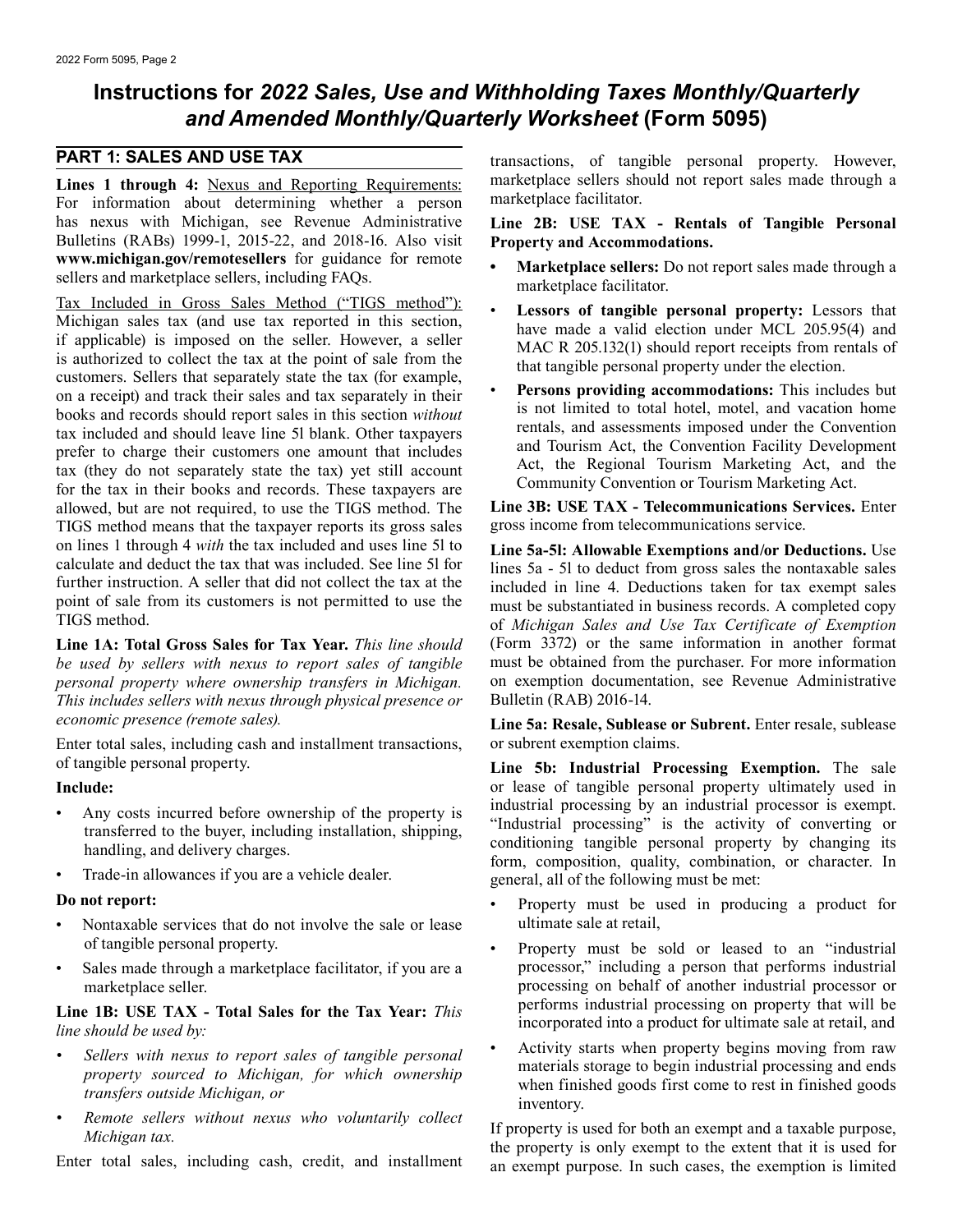to the percentage of exempt use to total use determined by a **Line 5f: Bad Debts.** Bad debts may be eligible for a reasonable formula or method approved (but not required to be pre-approved) by Treasury. For exceptions and exclusions, <br>see MCL 205.54t and 205.94o.<br>books and records at the time the debts become worthless

Line 5c: Agricultural Production Exemption. Property <br>must be directly or indirectly used in agricultural production.<br>which the bad debts are written off as uncollectible Generally, the following non-exhaustive list *may be* **exempt:** 

(i) Tangible personal property sold or leased to a person<br>
engaged in a business enterprise that uses or consumes the<br>
property for either:<br>
Tilling, planting, draining, caring for, maintaining, or<br>
Tilling, planting, drai

- 
- Breeding, raising, or caring for livestock, poultry, or horticultural products. 205.99a. and RAB 2019-3.

(ii) To the extent that the property is affixed to and made **Line 5g: Food for Human/Home Consumption.** Enter the a structural part of real estate for others and used for an total of retail sales of grocery-type food, excluding tobacco, exempt purpose in (i), tangible personal property sold to a marihuana products, and alcoholic bever exempt purpose in (i), tangible personal property sold to a marihuana products, and alcoholic beverages. Prepared food contractor that is one of the following:<br>is subject to tax. See MCL 205.54g and MCL 205.94d for

- Agricultural land tile **and the set of the set of the set of the set of the set of the set of the set of the set of the set of the set of the set of the set of the set of the set of the set of the set of the set of the set**
- 
- 
- 

- 
- 

exempt to the extent that it is used for an exempt purpose.<br>
In such cases, the exemption is limited to the percentage of<br>
exempt use to total use determined by a reasonable formula<br>
or method approved (but not required to 205.94. • When the trade-in value of a motor vehicle is less than the

**Line 5e: Nontaxable Services Billed Separately.** Enter<br>
charges for nontaxable services billed separately, such as<br>
repair or maintenance, if these charges were included in<br>
gross receipts on line 1. Costs, such as delive

- 
- 
- 

Filling, planting, draining, caring for, maintaining, or the sale timely execute and maintain a separate written election designating which party may claim the deduction.<br>Breeding, raising, or caring for livestock, poultry

is subject to tax. See MCL 205.54g and MCL 205.94d for

**Line 5h: Government Exemption.** Direct sales to the United States government or the state of Michigan or its Portable grain bins political subdivisions are exempt.

• Grain drying equipment and its fuel or energy source **Line 5i: Michigan Motor Fuel Tax.** Motor fuel retailers However, the following sales from (i) or (ii) *are not* **exempt:** may deduct the Michigan motor fuel taxes that were included Food, fuel, clothing, or similar property for personal in gross sales on line 1 and paid to the State or the distributor.

living or human consumption, or **Line 5j: Direct Payment Deduction.** Enter sales made to • Property permanently affixed to and becoming a<br>
structural part of real estate unless it is agricultural land<br>
tile, subsurface irrigation pipe, a portable grain bin, or<br>
grain drying equipment. Certain property that can

- Line 5d: Interstate Commerce. Enter sales made in MI trade-in allowance, use the trade-in value for the interstate commerce. To claim such a deduction the allowable deduction. When the trade-in value of a motor interstate commerce. To claim such a deduction, the<br>property must be delivered by the business to the out-of-state<br>purchaser. Property transported out-of-state by the purchaser<br>does not qualify as interstate commerce. Docu
	-